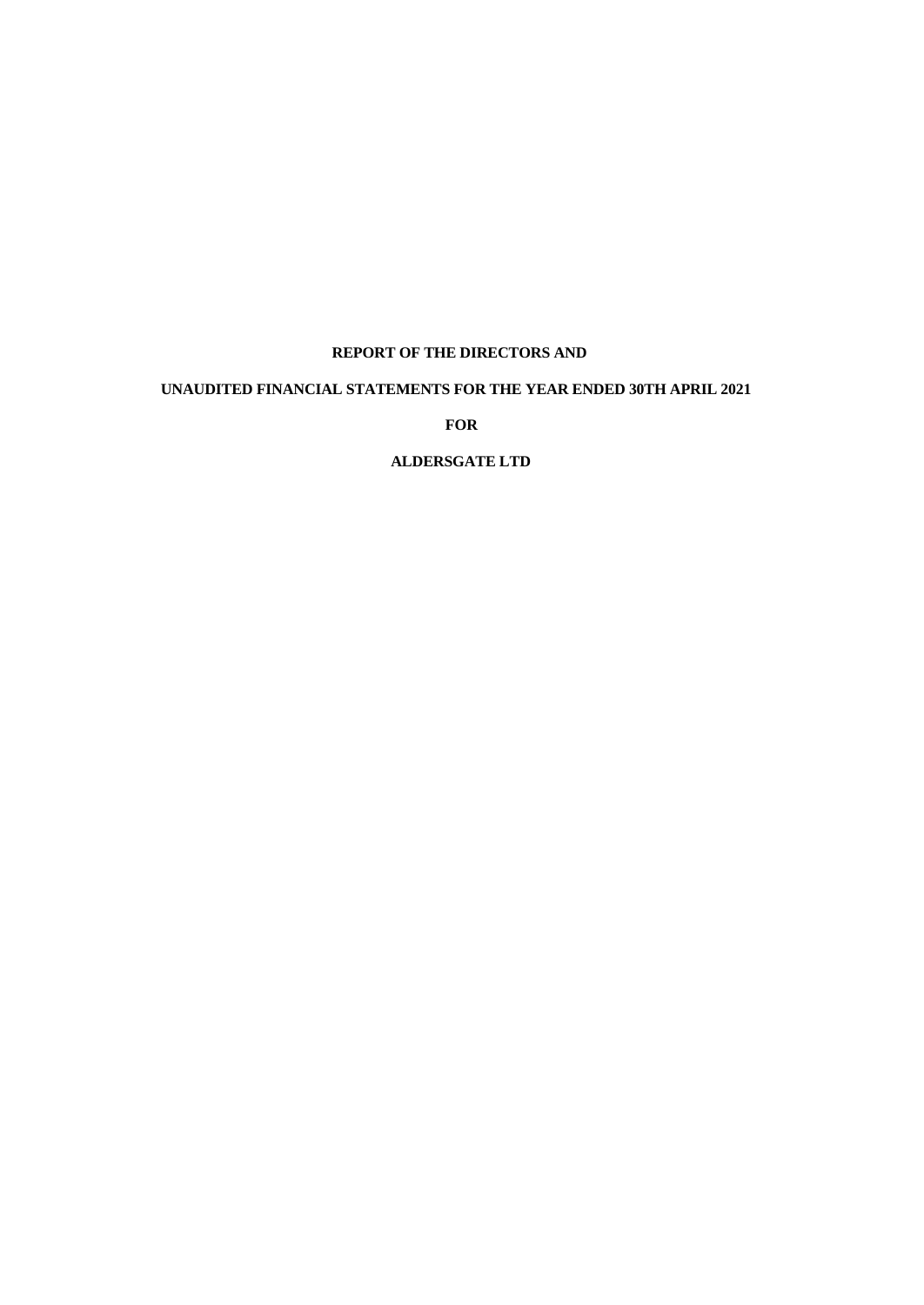# **CONTENTS OF THE FINANCIAL STATEMENTS FOR THE YEAR ENDED 30TH APRIL 2021**

|                                                | Page |  |
|------------------------------------------------|------|--|
| <b>Company Information</b>                     | 1    |  |
| <b>Annual Statement</b>                        | 2    |  |
| <b>Report of the Directors</b>                 | 5    |  |
| <b>Income Statement</b>                        | 6    |  |
| <b>Balance Sheet</b>                           | 7    |  |
| <b>Notes to the Financial Statements</b>       | 8    |  |
| <b>Report of the Accountants</b>               | 10   |  |
| <b>Detailed Income and Expenditure Account</b> | 11   |  |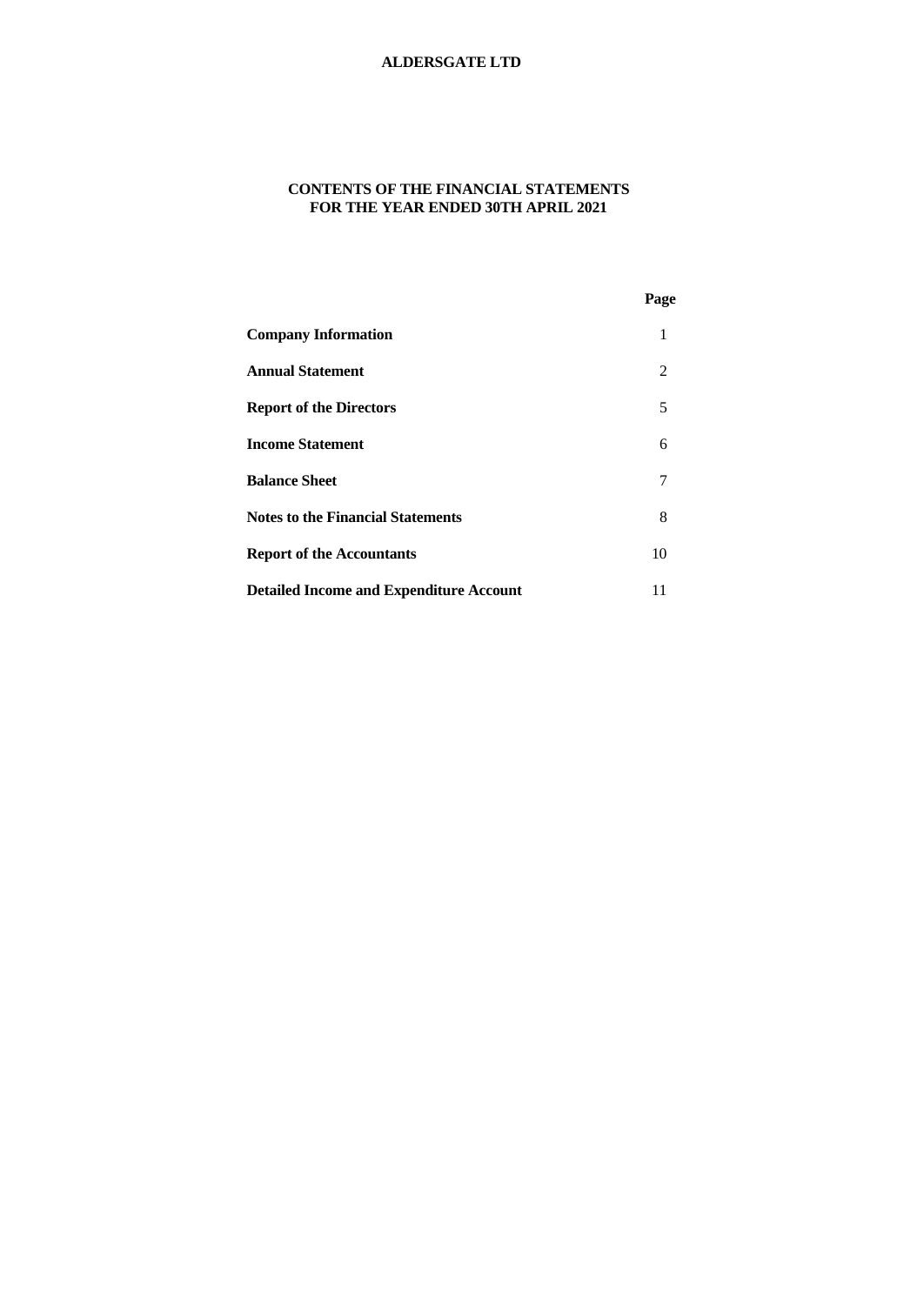## **COMPANY INFORMATION FOR THE YEAR ENDED 30TH APRIL 2021**

**DIRECTORS:** Jamie Agombar Fiona Ball Julia Barrett Ian Dickie Rowland Hill Robert Lambe Stephanie Maier Caroline May Nicolas Molho David Symons Mary Thorogood

**SECRETARY:** Anne Smellie

**REGISTERED OFFICE:** Kemp House

152-160 City Road London EC1V 2NX

**REGISTERED NUMBER:** 06205552 (England and Wales)

**ACCOUNTANTS:** Andrew Thurburn & Co

Chartered Accountants 38 Tamworth Road Croydon Surrey CR0 1XU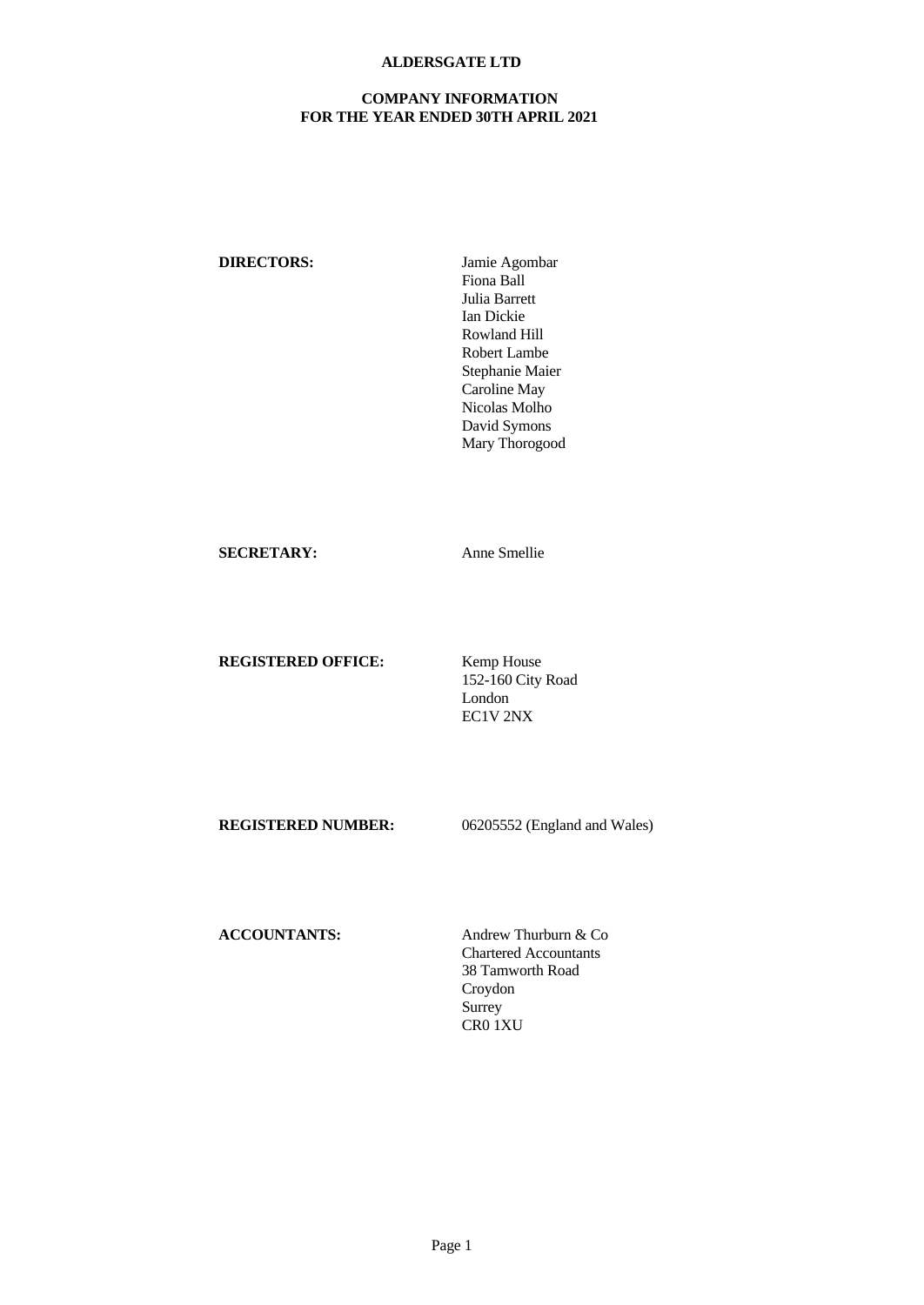### **ANNUAL STATEMENT FOR THE YEAR ENDED 30TH APRIL 2021**

Building on last year's developments, this financial year has been a very active and significant year for the Aldersgate Group. The Group continues to go from strength to strength, with a growing membership, increased team, expanding areas of work and significant political engagement with over 150 meetings with policy makers. This has allowed us to grow our impact, whilst responding to a constantly evolving landscape, with the urgency of tackling climate change and environmental degradation clearer than ever and the impact of the COVID-19 pandemic continuing to be felt.

Over the last financial year, the Group developed at short notice a new programme of work to make the economic case for an inclusive and sustainable economic recovery, including a major report published with the Grantham Institute at the London School of Economics. This was supported by a broad range of policy work, which included publishing a comprehensive report setting out a blueprint for a UK net zero strategy, developing a report on the economic value of environmental regulations, and publishing a range of policy briefings on low carbon skills, trade and the Environment Bill.

In doing so, the Group significantly increased the breadth of its government engagement over the financial year, with growing interaction with departments such as HM Treasury, the Department for Transport, the Department for Education, and the Department of International Trade. The Group secured a place on two key government taskforces: the BEIS / DfE Green Jobs Taskforce and the HM Treasury Net Zero Review Advisory Group.

### **Responding to the COVID-19 pandemic and making the case for a sustainable, inclusive recovery**

Since our previous annual review, the case for a green recovery has been mounting and the Group has played an active part in driving this agenda. During the past year, the Aldersgate Group published two significant reports - Seize the moment and Rebuilding to Last (commissioned from academics at LSE) - that contributed towards building a strong evidence base and economic case for aligning the UK and the EU's recovery strategy with climate and environmental goals. These reports were shared and discussed extensively with both UK Government and EU Commission officials.

Together with business groups such as the Prince of Wales's Corporate Leaders Group and over 200 businesses, we wrote a public letter to the Prime Minister - covered in the Financial Times and the BBC - to advocate in favour of an environmentally sustainable recovery from the COVID-19 crisis. These activities, combined with close collaboration with a range of other organisations, led to a positive government narrative centred around the concept of a "green economic recovery", highlighted for example in the Prime Minister's 10 Point Plan, strengthened commitments around offshore wind and the transition to zero emission vehicles, as well as the creation of a UK Infrastructure Bank with a net zero emissions mandate.

Amidst the challenges of the pandemic, the Aldersgate Group also engaged extensively on the growing debate around regulatory reform and the economic value of ambitious and well-designed environmental regulations. In particular, the Group commissioned a report from Buro Happold to study the effectiveness of environmental regulations in three sectors - automotive, buildings and waste - and highlighted key principles to design effective environmental regulations as the UK moves to achieve its climate and environmental targets. The findings from the report, Fostering Prosperity , were shared extensively with departments, ministers and the Taskforce on Innovation, Growth and Regulatory Reform, which was charged by the Prime Minister to look at this specific issue. Our work in this area will continue to evolve during 2021/2022.

#### **Putting the UK on a credible pathway and just transition to net zero emissions**

A crucial issuefor the Aldersgate Group during this financial year has been to ensure that the UK develops a detailed, cross-economy strategy to put itself on a credible pathway to achieve net zero emissions by 2050. As such, the Aldersgate Group published a detailed report in October 2020, Building a net zero economy, which set out a blueprint for a UK net zero strategy. The report informed much of the Group's political engagement and resulted in several detailed discussions with ministers (such as Secretary of State Kwasi Kwarteng MP and Lord Callanan) and a range of officials across different government departments and supported responses to several parliamentary inquiries.

Given the significant implications and job creation opportunities that the net zero transition entails for the workforce, the Group worked closely with its members to develop key principles for a low carbon skills strategy for the UK, with the aim of ensuring that the current and future workforce can receive the necessary skills over the transition. This led to the publication of a comprehensive briefing, titled Upskilling the UK workforce for the 21st century, in October 2020 and it was broadly shared across parliamentary committees, government departments and the shadow cabinet.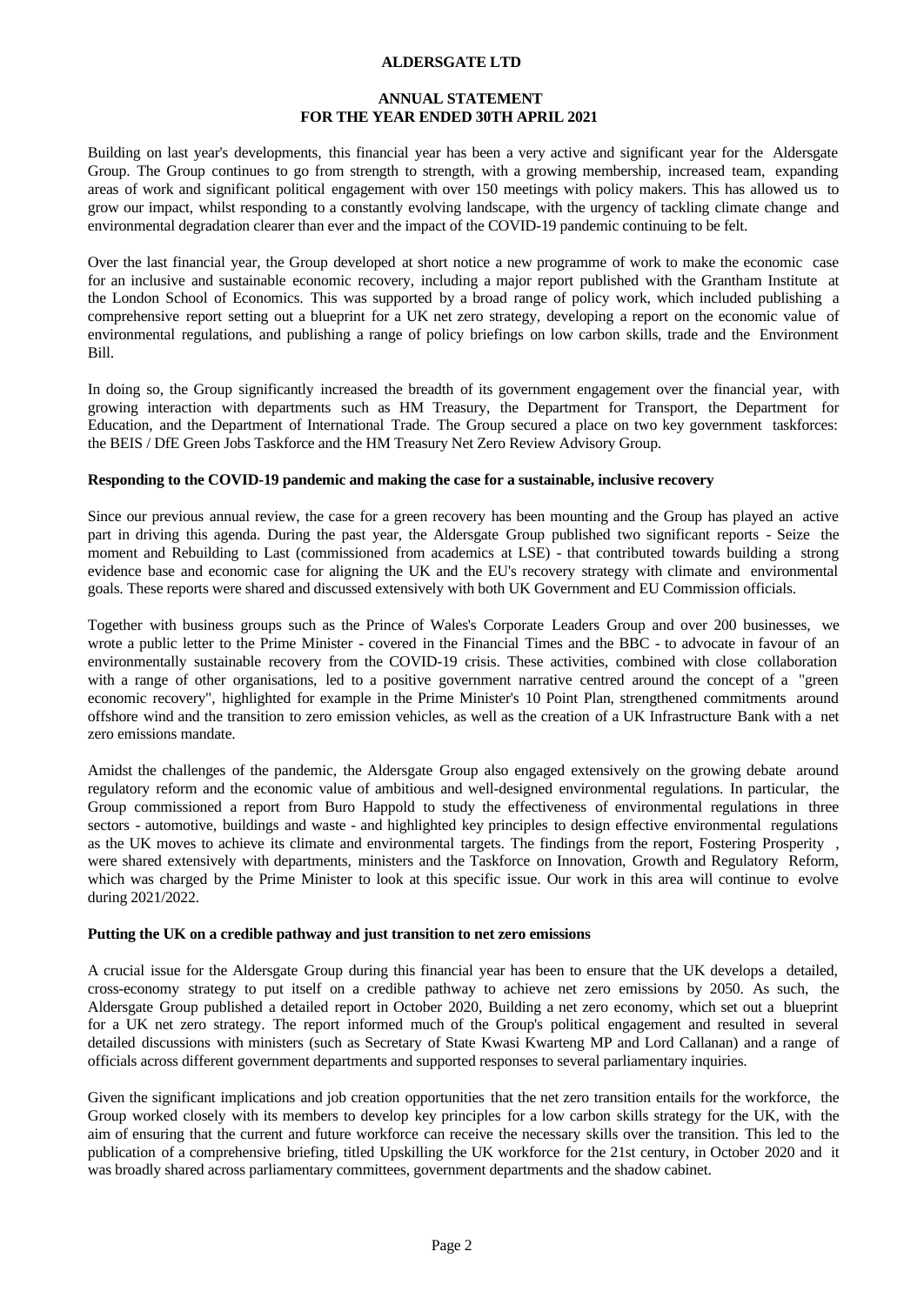### **ANNUAL STATEMENT FOR THE YEAR ENDED 30TH APRIL 2021**

In parallel with its work on the net zero target, the Group was given a seat on and actively engaged with the BEIS / DfE Green Jobs Taskforce and the HM Treasury Net Zero Review, the latter focusing on developing principles for a fair and economically beneficial funding strategy to underpin the net zero target. Both taskforces will report in the next financial year (summer and autumn 2021).

In the next financial year, our work on net zero delivery will continue to grow, with the publication in September 2021 of two major reports looking at the issue of industrial decarbonisation and continued advocacy around the content of the UK's net zero strategy and other government plans such as the Buildings and Heat Strategy.

#### **Advocating for ambitious action on nature restoration and resource efficiency**

On the natural environment agenda, the Aldersgate Group continued to focus on the Environment Bill which experienced significant delay during 2020/2021.Alongside advocating for stronger interim targets in the Bill and a more joined up approach between the targets setting framework and environmental improvement plans, the Group engaged extensively with Government on the establishment and effectiveness of the Office for Environmental Protection (OEP). Working closely with other organisations such as leading NGOs and the Broadway Initiative, we were collectively successful in securing the establishment of an interim OEP prior to the Environment Bill receiving Royal Assent, which was essential to ensure continued effective governance of environmental law following the UK's departure from the EU.

One the key targets to be developed pursuant to the Environment Bill will be focused on improving resource efficiency. The Aldersgate Group has continued to engage government departments such as Defra, BEIS and HM Treasury extensively on the importance of the resource efficiency agenda to deliver environmental gains and achieve net zero emissions. As part of this work, the Aldersgate Group engaged closely with its members to develop policy recommendations to accelerate action on resource efficiency in a new report, which will be published in July 2021.

#### **Driving progress on green finance**

Green finance has continued to be a major area of policy work for the Group throughout the financial year. The Group was successful in seeing progress on three of its longstanding policy asks on this agenda, with a commitment from HM Treasury in October 2020 to introduce a mandatory requirement for businesses to disclose their climate-related risks in line with the TCFD recommendations and a commitment to launch the UK's first green sovereign bond.

One of the key recommendations from the Rebuilding to Last report carried out with the LSE was the creation of a new infrastructure bank, which could accelerate investment towards the infrastructure that is essential to achieve the UK's net zero and other environmental targets. Working closely with other organisations such as E3G, this paved the way for the creation of a UK Infrastructure Bank, which was announced by the Chancellor of the Exchequer in the 2020 Spending Review.

We worked closely with our members and other leading figures in the green finance space to identify key reforms that still need to be made to fully align the private financial sector with the investment demands arising from the UK's environmental targets. This work will result in a new green finance report to be published in June 2021.

#### **Building momentum ahead of COP26 and shaping a low carbon trade policy for the UK**

With the delay to COP26, the Group has actively looked to engage with the Cabinet Office and BEIS to identify priority areas of negotiation for the summit and highlight the importance of the UK maximising its global influence by putting in place credible domestic policies to achieve its own net zero target.

One of the positive developments during the past year has been the high level of commitment by the UK Government for international climate action. To harness the high level of ambition required at the COP, it was important to ensure that the UK Government felt supported by the business community in advocating for strong action on climate policy. As such, the Aldersgate Group joined other business groups to advocate for an ambitious Nationally Determined Contribution (NDC) for the UK, paving the way for the Prime Minister's commitment to deliver 68% emission cuts by 2030.

The Group put together a comprehensive COP26 strategy to help clarify its priorities ahead of the summit and a COP26 activity tracker to help members promote and co-ordinate their activities. We have also been actively promoting the UNFCCC Race to Zero campaign to grow the number of businesses taking on credible net zero targets.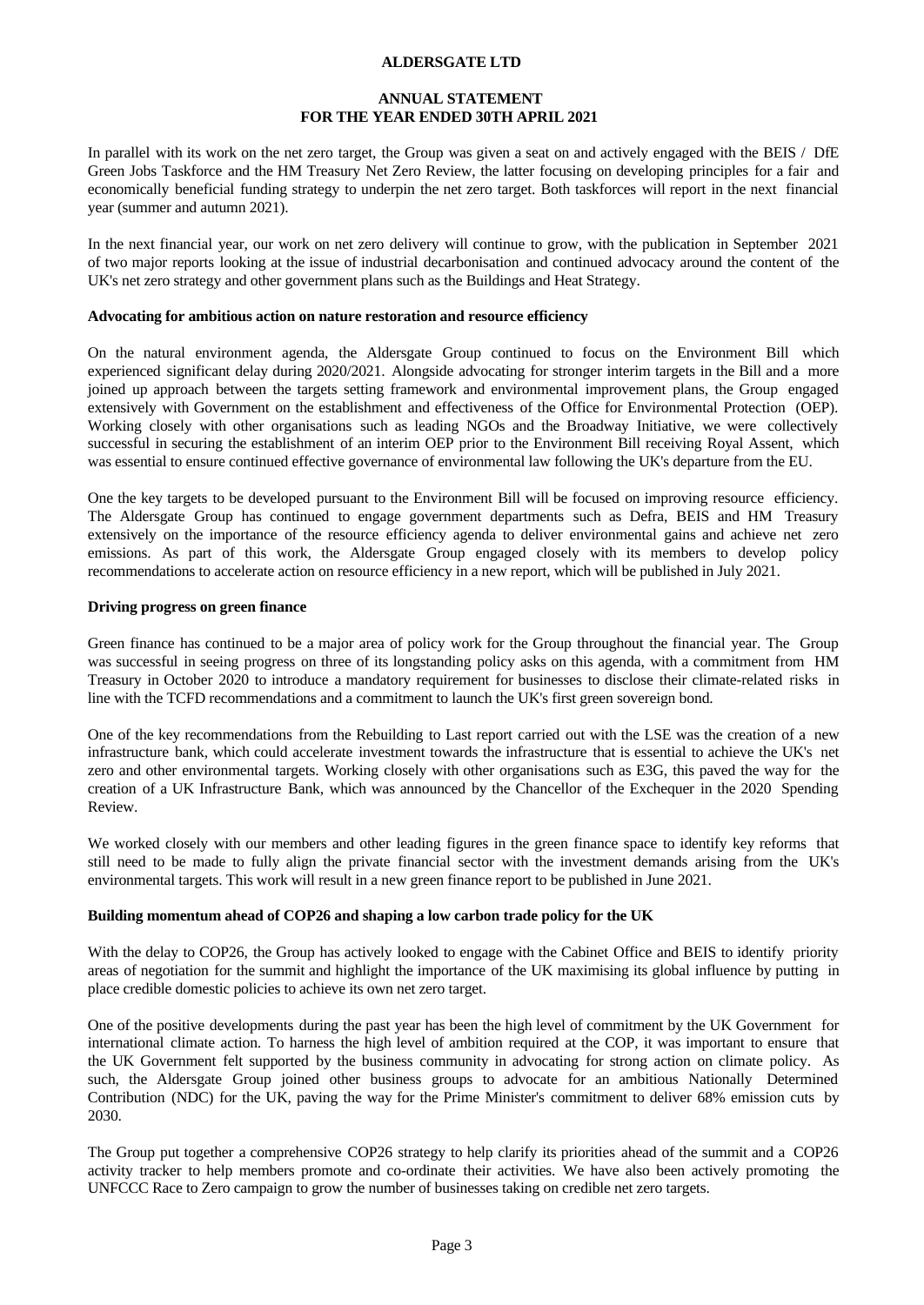### **ANNUAL STATEMENT FOR THE YEAR ENDED 30TH APRIL 2021**

Our work on the global stage also actively considered the role of trade policy in promoting and supporting environmental sustainability. Following the publication of a policy briefing in June 2020, the Group has engaged very closely with HM Treasury, BEIS and the Department of International Trade to make the case for aligning the UK's trade agreement with climate and environmental goals and setting out some key principles to support this. This has resulted in a range of senior ministerial meetings and roundtables with the Department of International Trade as well as participation in oral evidence sessions in parliamentary inquires.

### **Looking ahead: time is of the essence to reach net zero and restore nature**

Reports from the United Nations over the last year have made it abundantly clear that the world faces an unprecedented and urgent challenge to reverse biodiversity loss and limit the scale of human-induced climate change. Over the coming year, the Aldersgate Group will continue to ramp up its policy work as wellas its political and media engagement to make a compelling business case for a rapid and ambitious transition towards net zero emissions and a healthier, more resilient natural environment.

Our Board of Directors would like to express its sincere thanks to our Outgoing Chair Joan Walley and Outgoing Honorary President Fiona Woolf for their six years of service with the Aldersgate Group. On behalf of our Board, staff and members, we would like to warmly welcome our new chair, the Rt Hon Theresa May MP, and look forward to working closely with her to grow our impact on the climate and environmental agenda in the coming year.

Nick Molho Joan Walley Executive Director **Chair** Outgoing Chair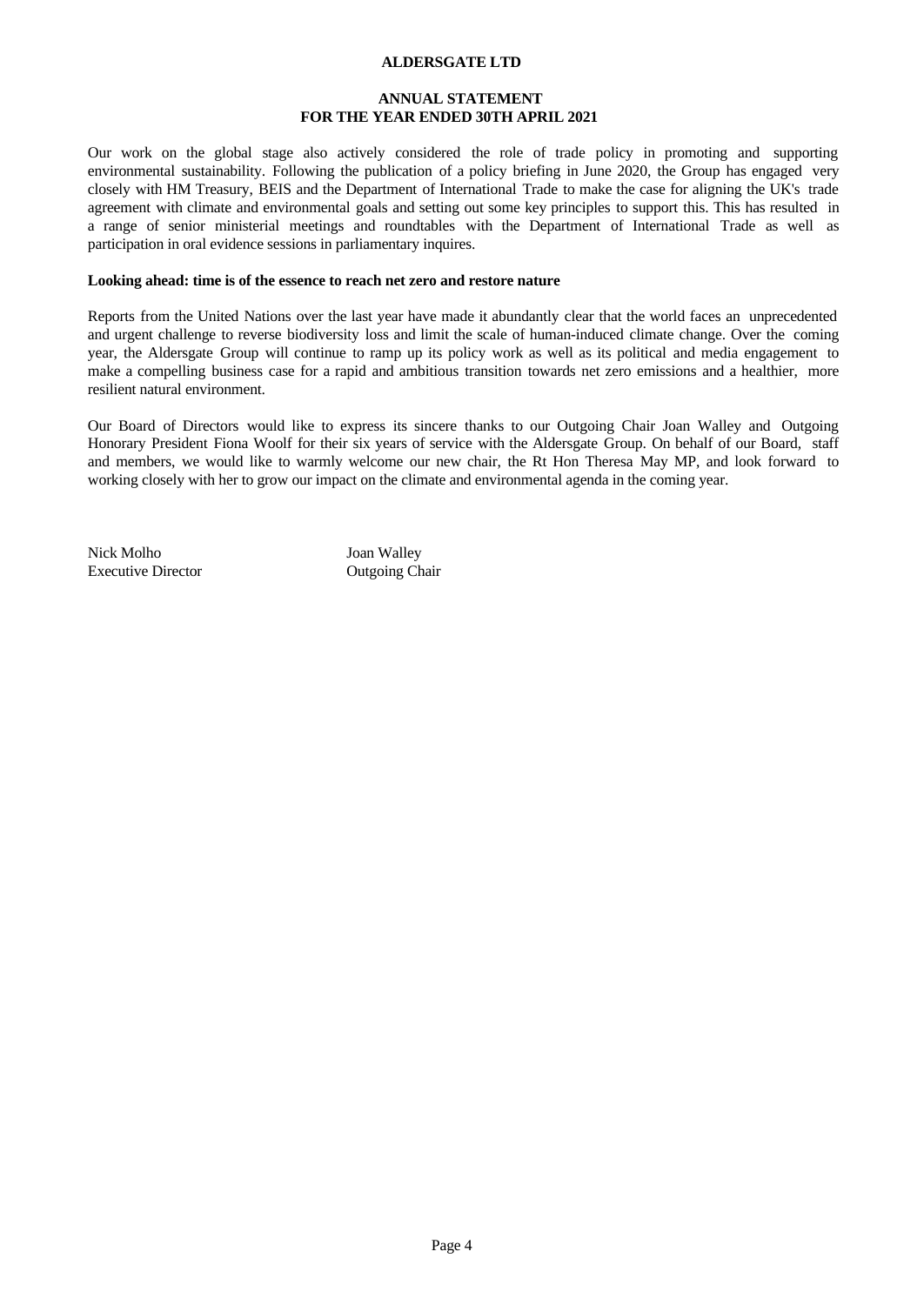## **REPORT OF THE DIRECTORS FOR THE YEAR ENDED 30TH APRIL 2021**

The directors present their report with the financial statements of the company for the year ended 30th April 2021.

## **DIRECTORS**

The directors shown below have held office during the whole of the period from 1st May 2020 to the date of this report.

Jamie Agombar Fiona Ball Julia Barrett Ian Dickie Rowland Hill Robert Lambe Stephanie Maier Caroline May Nicolas Molho David Symons Mary Thorogood

This report has been prepared in accordance with the provisions of Part 15 of the Companies Act 2006 relating to small companies.

# **ON BEHALF OF THE BOARD:**

Robert Lambe - Director

20th August 2021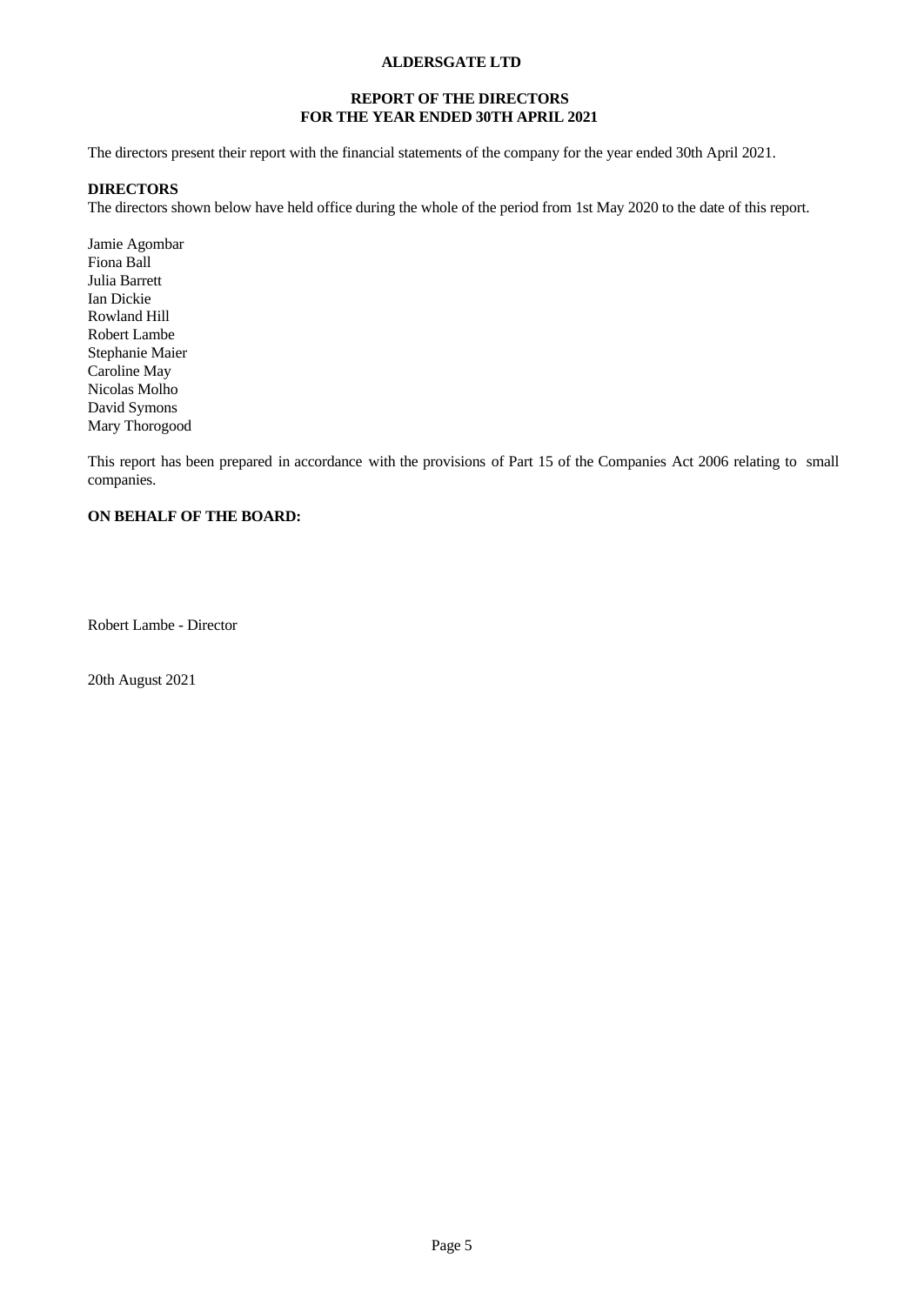## **INCOME STATEMENT**

## **FOR THE YEAR ENDED 30TH APRIL 2021**

|                                        | 2021<br>£ | 2020<br>£ |
|----------------------------------------|-----------|-----------|
| <b>TURNOVER</b>                        | 571,666   | 441,950   |
| Cost of sales                          | 69,490    | 6,189     |
| <b>GROSS SURPLUS</b>                   | 502,176   | 435,761   |
| Administrative expenses                | 364,677   | 318,028   |
| <b>OPERATING SURPLUS</b>               | 137,499   | 117,733   |
| Interest receivable and similar income | 698       | 1,284     |
| <b>SURPLUS BEFORE TAXATION</b>         | 138,197   | 119,017   |
| Tax on surplus                         | 133       | 244       |
| <b>SURPLUS FOR THE FINANCIAL YEAR</b>  | 138,064   | 118,773   |
|                                        |           |           |

The notes form part of these financial statements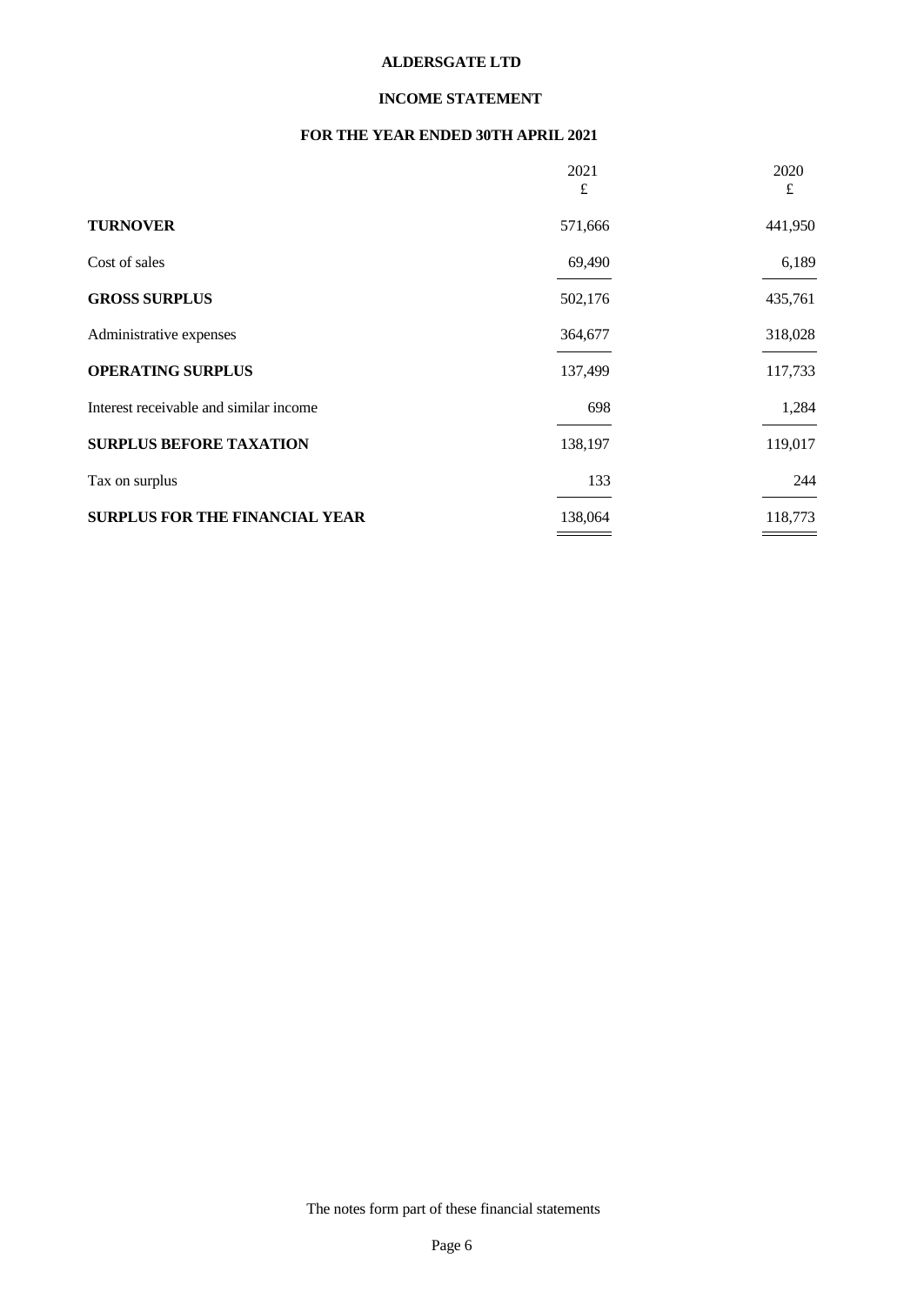### **ALDERSGATE LTD (REGISTERED NUMBER: 06205552)**

# **BALANCE SHEET 30TH APRIL 2021**

|                                     |              | 2021    | 2020    |
|-------------------------------------|--------------|---------|---------|
|                                     | <b>Notes</b> | £       | £       |
| <b>CURRENT ASSETS</b>               |              |         |         |
| <b>Debtors</b>                      | 4            | 104,999 | 75,800  |
| Cash at bank                        |              | 441,047 | 315,871 |
|                                     |              | 546,046 | 391,671 |
| <b>CREDITORS</b>                    |              |         |         |
| Amounts falling due within one year | 5            | 102,464 | 86,153  |
| NET CURRENT ASSETS                  |              | 443,582 | 305,518 |
| TOTAL ASSETS LESS CURRENT           |              |         |         |
| <b>LIABILITIES</b>                  |              | 443,582 | 305,518 |
|                                     |              |         |         |
| <b>RESERVES</b>                     |              |         |         |
| Income and expenditure account      |              | 443,582 | 305,518 |
|                                     |              | 443,582 | 305,518 |
|                                     |              |         |         |

The company is entitled to exemption from audit under Section 477 of the Companies Act 2006 for the year ended 30th April 2021.

The members have not required the company to obtain an audit of its financial statements for the year ended 30th April 2021 in accordance with Section 476 of the Companies Act 2006.

The directors acknowledge their responsibilities for:

- (a) ensuring that the company keeps accounting records which comply with Sections 386 and 387 of the Companies Act 2006 and
- (b) preparing financial statements which give a true and fair view of the state of affairs ofthe company as at the end of each financial year and of its surplus or deficit for each financial year in accordance with the requirements of Sections 394 and 395 and which otherwise comply with the requirements of the Companies Act 2006 relating to financial statements, so far as applicable to the company.

The financial statements have been prepared in accordance with the provisions applicable to companies subject to the small companies regime.

The financial statements were approved by the Board of Directors and authorised for issue on 20th August 2021 and were signed on its behalf by:

David Symons - Director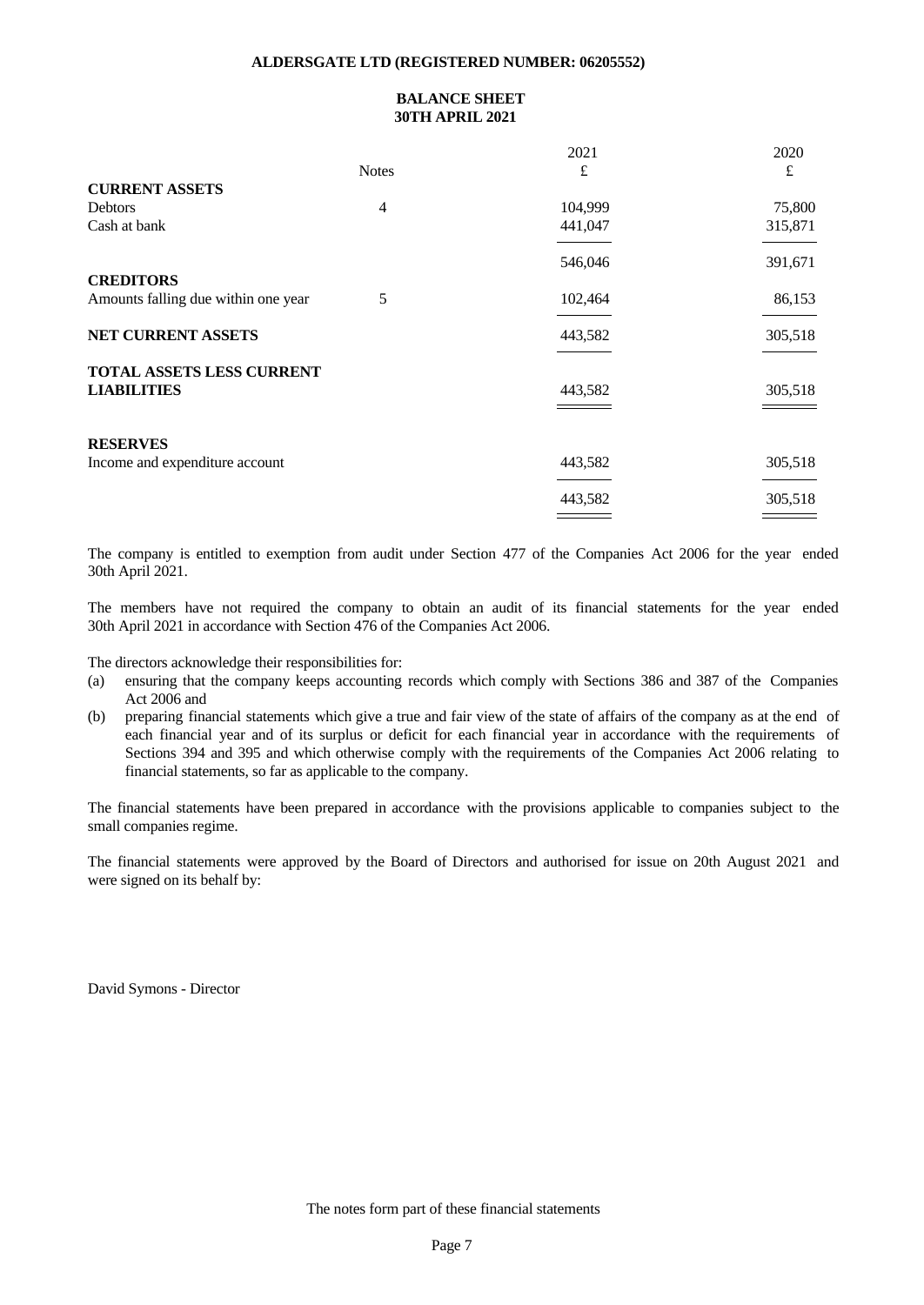### **NOTES TO THE FINANCIAL STATEMENTS FOR THE YEAR ENDED 30TH APRIL 2021**

### 1. **STATUTORY INFORMATION**

Aldersgate Ltd is a private company, limited by guarantee, registered in England and Wales. The company's registered number and registered office address can be found on the Company Information page.

## 2. **ACCOUNTING POLICIES**

#### **Basis of preparing the financial statements**

These financial statements have been prepared in accordance with Financial Reporting Standard 102 "The Financial Reporting Standard applicable in the UK and Republic of Ireland" including the provisions of Section 1A "Small Entities" and the Companies Act 2006. The financial statements have been prepared under the historical cost convention.

#### **Turnover**

Turnover is measured at the fair value of the consideration received or receivable, excluding discounts, rebates, value added tax and other sales taxes.

#### **Taxation**

Taxation for the year comprises current and deferred tax. Tax is recognised in the Income Statement, except to the extent that it relates to items recognised in other comprehensive income or directly in equity.

Current or deferred taxation assets and liabilities are not discounted.

Current tax is recognised at the amount of tax payable using the tax rates and lawsthat have been enacted or substantively enacted by the balance sheet date.

#### **Deferred tax**

Deferred tax is recognised in respect of all timing differences that have originated but not reversed at the balance sheet date.

Timing differences arise from the inclusion of income and expenses in tax assessments in periods different from those in which they are recognised in financial statements. Deferred tax is measured using tax rates and laws that have been enacted or substantively enacted by the yearend and that are expected to apply to the reversal of the timing difference.

Unrelieved tax losses and other deferred tax assets are recognised only to the extentthat it is probable that they will be recovered against the reversal of deferred tax liabilities or other future taxable profits.

### **Pension costs and other post-retirement benefits**

The company operates a defined contribution pension scheme. Contributions payable to the company's pension scheme are charged to profit or loss in the period to which they relate.

### 3. **EMPLOYEES AND DIRECTORS**

The average number of employees during the year was 6 (2020 - 5).

### 4. **DEBTORS: AMOUNTS FALLING DUE WITHIN ONE YEAR**

|               | 2021                                         | 2020   |  |
|---------------|----------------------------------------------|--------|--|
|               | ىم                                           | ىم     |  |
| Trade debtors | 104,999                                      | 75,800 |  |
|               | the control of the control of the control of |        |  |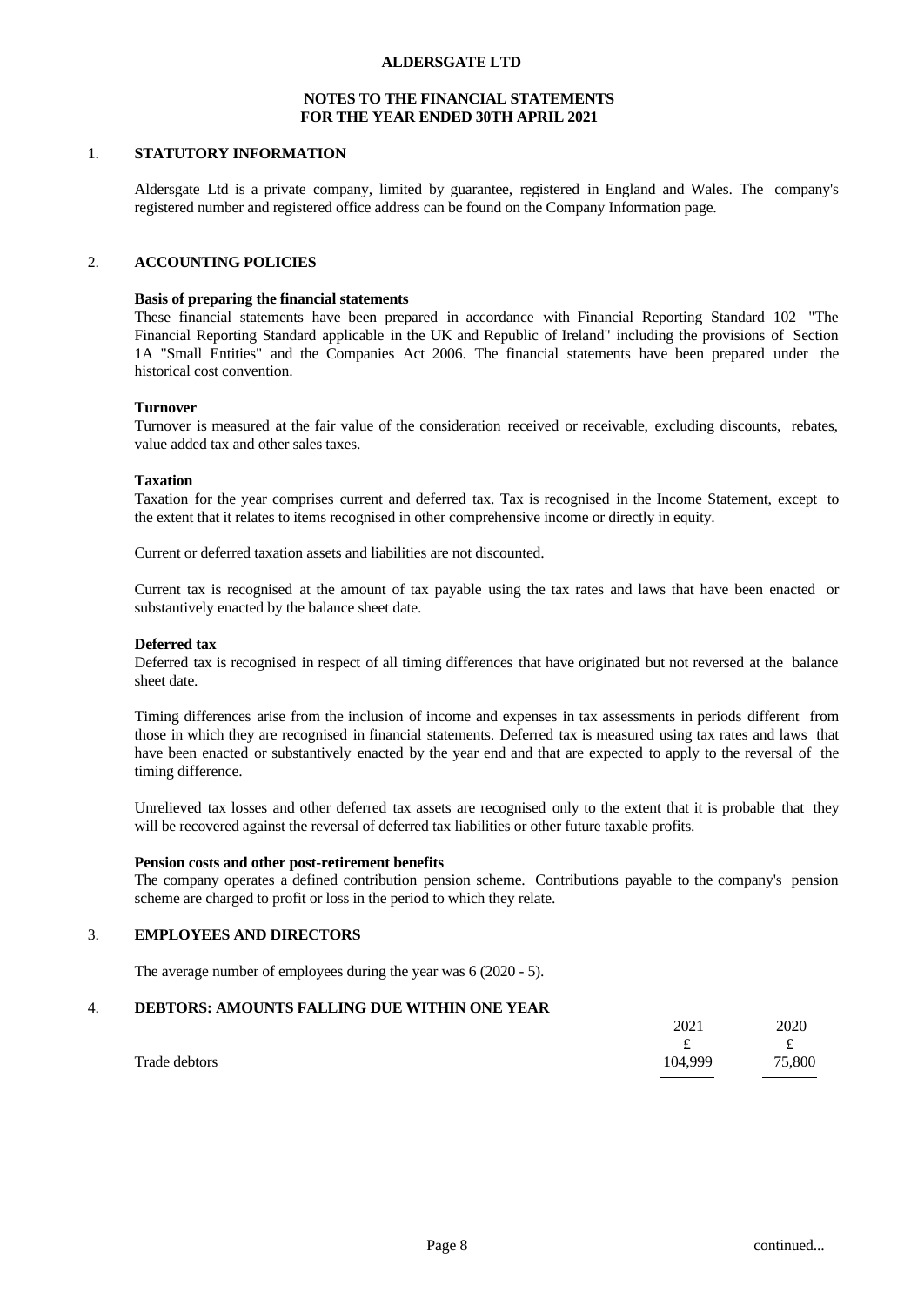## **NOTES TO THE FINANCIAL STATEMENTS - continued FOR THE YEAR ENDED 30TH APRIL 2021**

### 5. **CREDITORS: AMOUNTS FALLING DUE WITHIN ONE YEAR**

|                              | 2021    | 2020   |  |
|------------------------------|---------|--------|--|
|                              | £       | £      |  |
| Payments on account          | 41,767  | 41,400 |  |
| Trade creditors              | (1)     | ↑      |  |
| Taxation and social security | 42,248  | 26,301 |  |
| Other creditors              | 18,450  | 18,450 |  |
|                              | 102,464 | 86,153 |  |
|                              |         |        |  |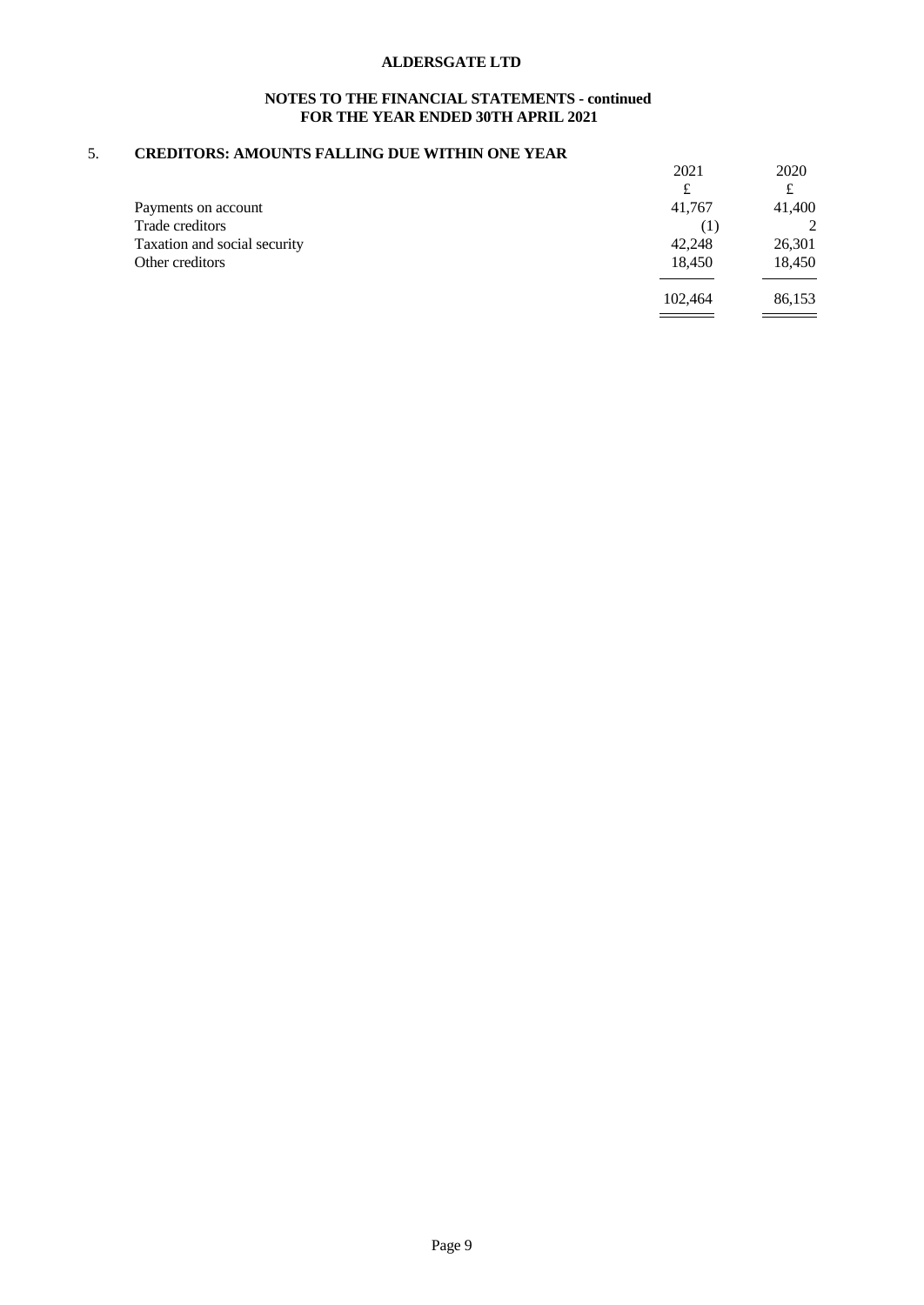## **REPORT OF THE ACCOUNTANTS TO THE DIRECTORS OF ALDERSGATE LTD**

As described on the Balance Sheet you are responsible for the preparation of the financial statements for the year ended 30th April 2021 set out on pages six to nine and you consider that the company is exempt from an audit.

In accordance with your instructions, we have compiled these unaudited financial statements in order to assist you to fulfil your statutory responsibilities, from the accounting records and information and explanations supplied to us.

Andrew Thurburn & Co Chartered Accountants 38 Tamworth Road Croydon Surrey CR0 1XU

20th August 2021